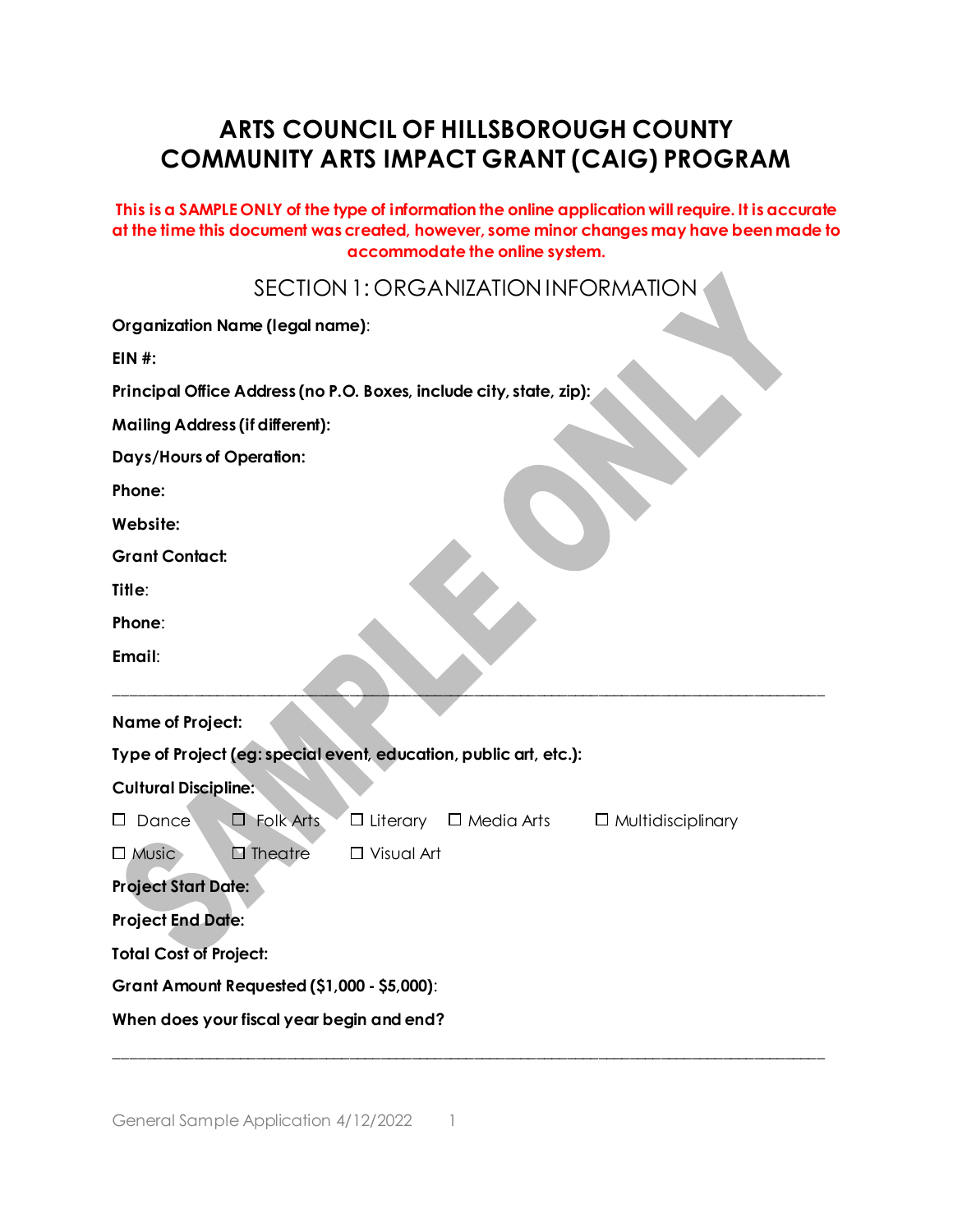## SECTION 2: ORGANIZATION PROFILE

### **MISSION**

Insert Mission Statement

### **ORGANIZATION SNAPSHOT**

Provide the 30-second "elevator speech" that best describes your organization to someone who is not familiar with it, your organization's role in the community and why this person should care. *(Up to 500 total characters, about 100 words)*

### **INTERNAL DEMOGRAPHICS, DIVERSITY**

Please indicate the numberof individuals within your organization foreach category.

|                                                                  | <b>Board</b> | <b>Staff</b> | <b>Volunteers</b> | <b>Creatives</b> |
|------------------------------------------------------------------|--------------|--------------|-------------------|------------------|
| <b>Total Number</b>                                              |              |              |                   |                  |
| Female                                                           |              |              |                   |                  |
| Male                                                             |              |              |                   |                  |
| Transgender                                                      |              |              |                   |                  |
| Persons with a disability                                        |              |              |                   |                  |
| Asian/Asian American                                             |              |              |                   |                  |
| <b>Black/African American</b>                                    |              |              |                   |                  |
| Hispanic/Latino/Latina                                           |              |              |                   |                  |
| Native American/American Indian/Alaska<br>Native/Native Hawaiian |              |              |                   |                  |
| White                                                            |              |              |                   |                  |
| Multi-racial or multi-ethnic (2+                                 |              |              |                   |                  |
| races/ethnicities)                                               |              |              |                   |                  |
| Other                                                            |              |              |                   |                  |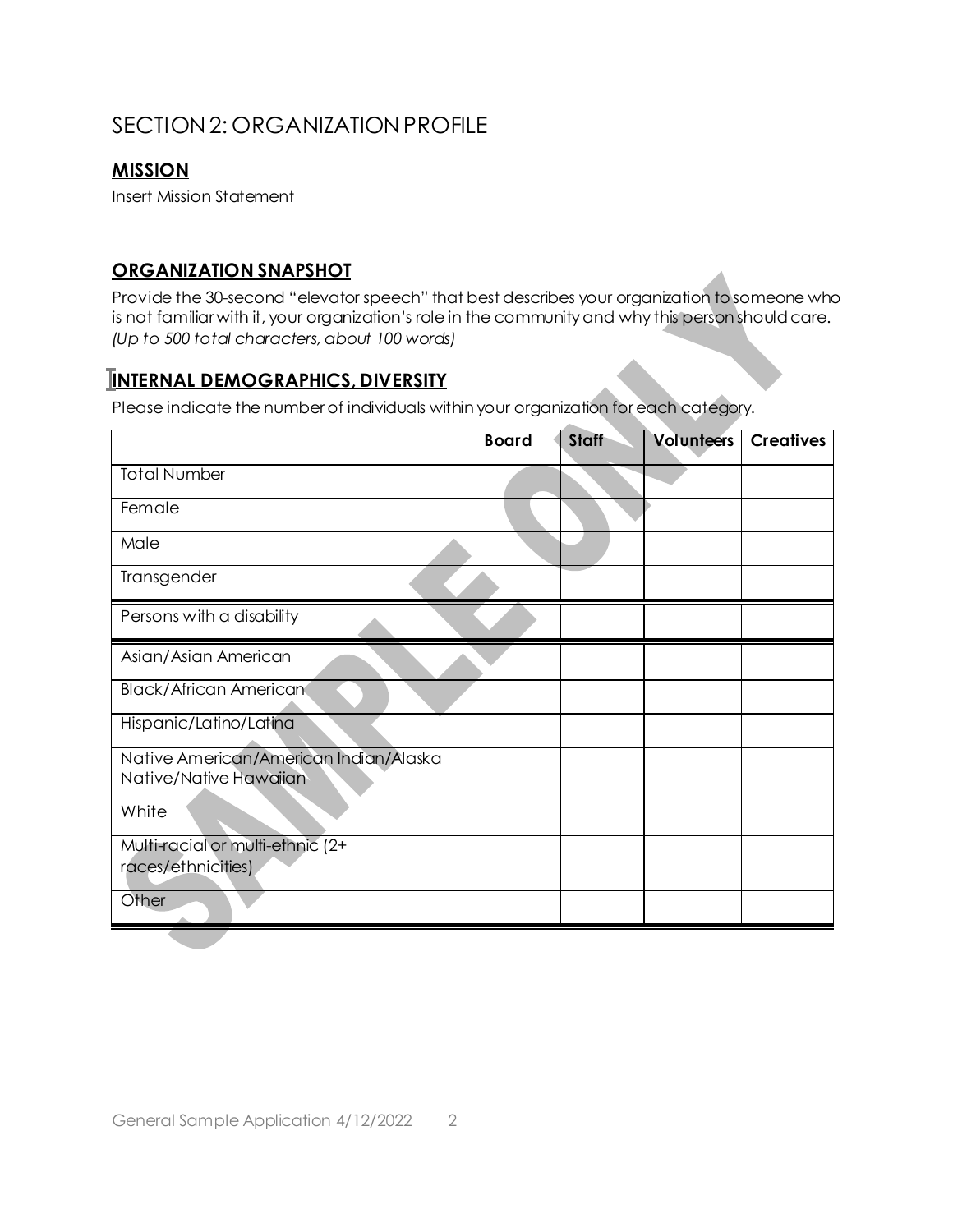### **POPULATION SERVED AND DIVERSITY**

| <b>POPULATION SERVED AND DIVERSITY</b>                        |          |          |
|---------------------------------------------------------------|----------|----------|
| Please estimate the number of individuals in each category.   | FY 16-17 | FY 17-18 |
| Total attendance*                                             |          |          |
| Total attendance in Hillsborough County*                      |          |          |
| Total attendance in City of Tampa*                            |          |          |
| Paid admissions in Hillsborough County*                       |          |          |
| Free admissions in Hillsborough County*                       |          |          |
| Number of season ticket holders/memberships                   |          |          |
|                                                               |          |          |
| Age- under 18                                                 |          |          |
| Age-18-64                                                     |          |          |
| Age-65+                                                       |          |          |
| Persons with a disability                                     |          |          |
| Veterans                                                      |          |          |
|                                                               |          |          |
| Asian/Asian American                                          |          |          |
| <b>Black/African American</b>                                 |          |          |
| Hispanic/Latino/Latina                                        |          |          |
| Native American/American Indian/Alaska Native/Native Hawaiian |          |          |
| White                                                         |          |          |
| Multi-racial or multi-ethnic (2+ races/ethnicities)           |          |          |
| Other                                                         |          |          |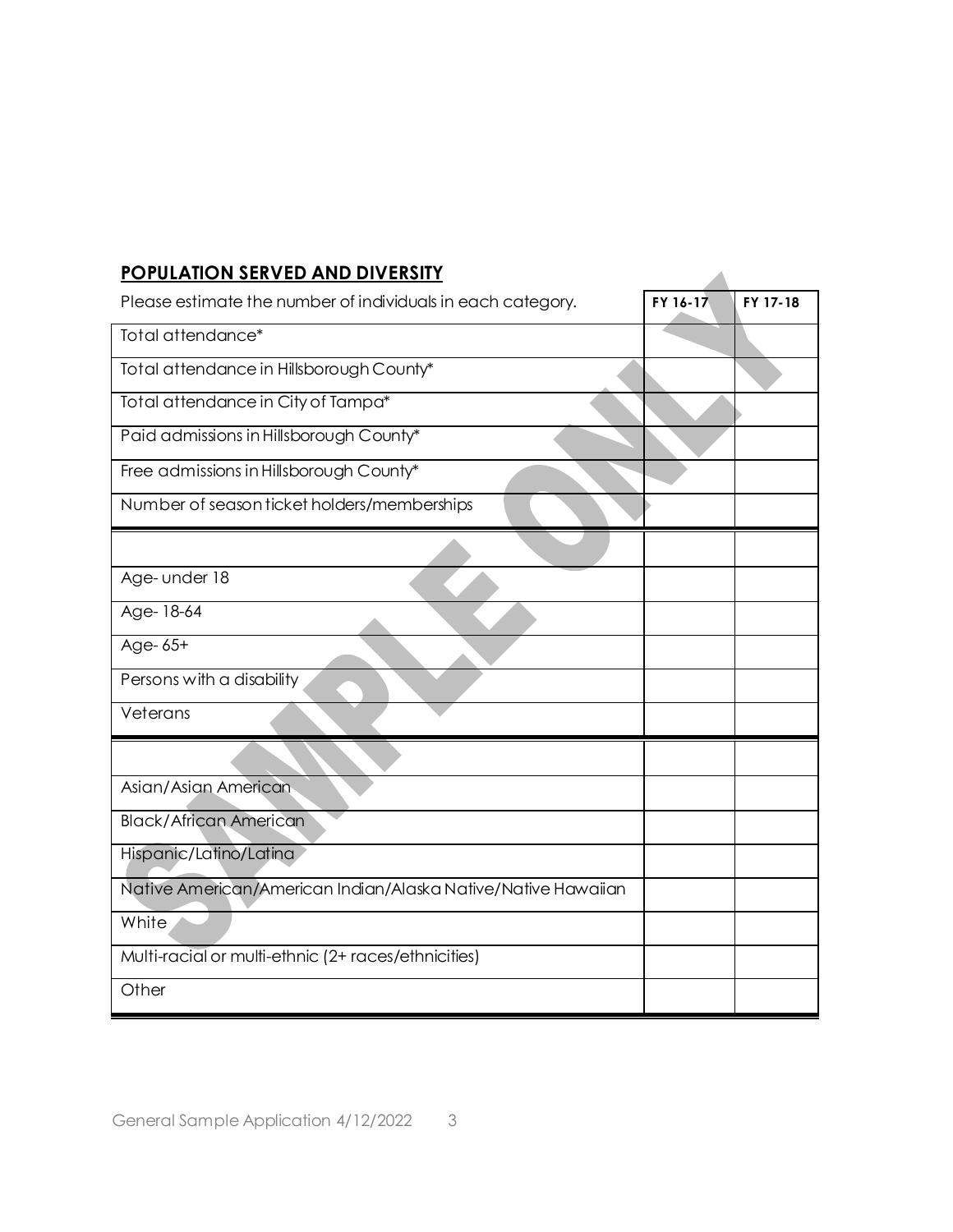## SECTION 3: APPLICATION NARRATIVE

- a. Briefly explain the purpose or focus of your project. (Up to 400 words)
- b. Why is funding from the CAIG program important for the project. (Up to 200 words)

#### **1. Access & Community Engagement**

- a. In what ways will the project create cultural equity and access by engaging a diverse range of voices and participants, including people with disabilities? (Up to 2000 total characters or 400 words)
- b. Describe the planning process for the project. Provide evidence that a wide range of voices and perspectives were represented during the planning. (Up to 2000 total characters or 400 words)
- c. How do you define the community that this project will serve? What are the demographics and needs of this community? Explain how this project provide greater access to arts and culture for this community? (up to 2000 total characters or 400 words)
- d. Clearly describe the specific outcomes for the project and why you believe these are attainable. What attitudes, behaviors, and/or conditions will change as a result of this project? How you will measure the impact? (Up to 2000 total characters or 400 words)
- e. What meaningful collaborations and partnerships have been formed during the development of this project that will continue throughout implementation. How will you measure the success of these partnerships?

### **2. Artistic & Cultural Vibrancy**

a. In what ways will the project create pathways for supporting underserved communities and diverse citizens of Hillsborough County by increasing access to existing or new cultural assets? (Up to 2000 total characters or 400 words)

b. How will the project provide quality arts and cultural experiences that are relevant for the targeted participants. (Up to 2000 total characters or 400 words)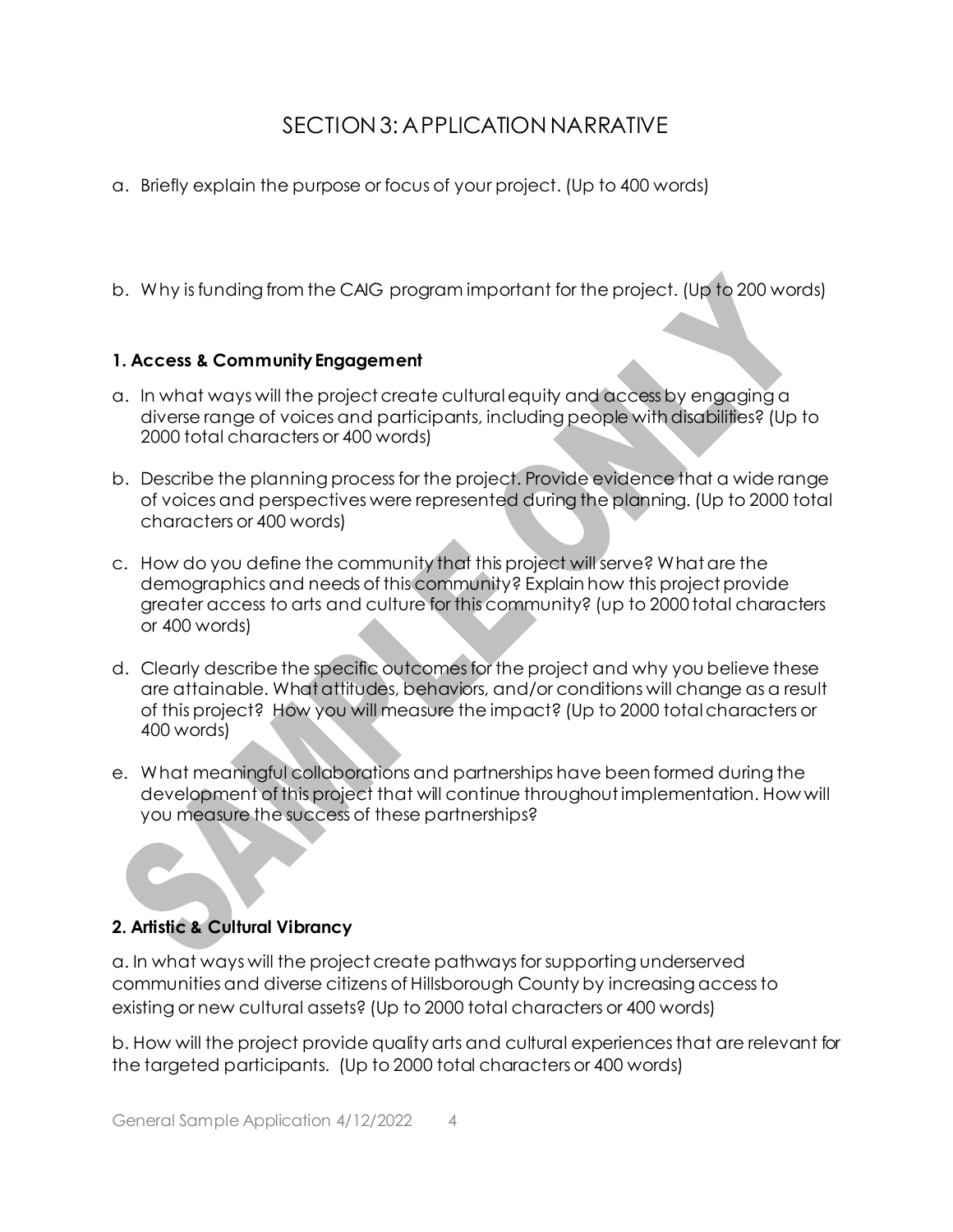- a. Outline the goals and objectives for the project. Through what process were these established? (Up to 2000 total characters or 400 words)
- b. Provide a detailed timeline for the implementation of the project. (Up to 2000 total characters or 400 words)

#### **3.Organizational Capacity**

- a. Outline the qualifications of the administrative and artistic staff for the project. Demonstrate how each person is qualified to implement the project and ensure its success. (Up to 2000 total characters or 400 words)
- b. Will other funding sources be needed to complete this project? If so, what are the anticipated sources of funding? (Up to 2000 total characters or 400 words)

## SECTION 4: OPERATING BUDGET SUMMARY

Complete an online form for your total operating budget. This table asks for expenditures and revenues for the last completed fiscal year and current fiscal year.

| A. EXPENDITURES                           | <b>Last Completed</b><br><b>Fiscal Year</b> | <b>Current Fiscal</b><br>Year |
|-------------------------------------------|---------------------------------------------|-------------------------------|
| 1. Personnel - Administrative (W2)        |                                             |                               |
| 2. Personnel – Artistic (W2)              |                                             |                               |
| 3. Personnel - Technical/Production (W2)  |                                             |                               |
| 4. Outside Professional Services-Artistic |                                             |                               |
| 5. Outside Professional Services-Other    |                                             |                               |
| 6. Rent-Venues                            |                                             |                               |
| 7. Travel                                 |                                             |                               |
| 8. Marketing                              |                                             |                               |
| 9. Remaining Operating Expenditures       |                                             |                               |
| 10. Total Expenditures (lines 1 - 9)      |                                             |                               |
| <b>B. REVENUE</b>                         |                                             |                               |
| 11. Admissions                            |                                             |                               |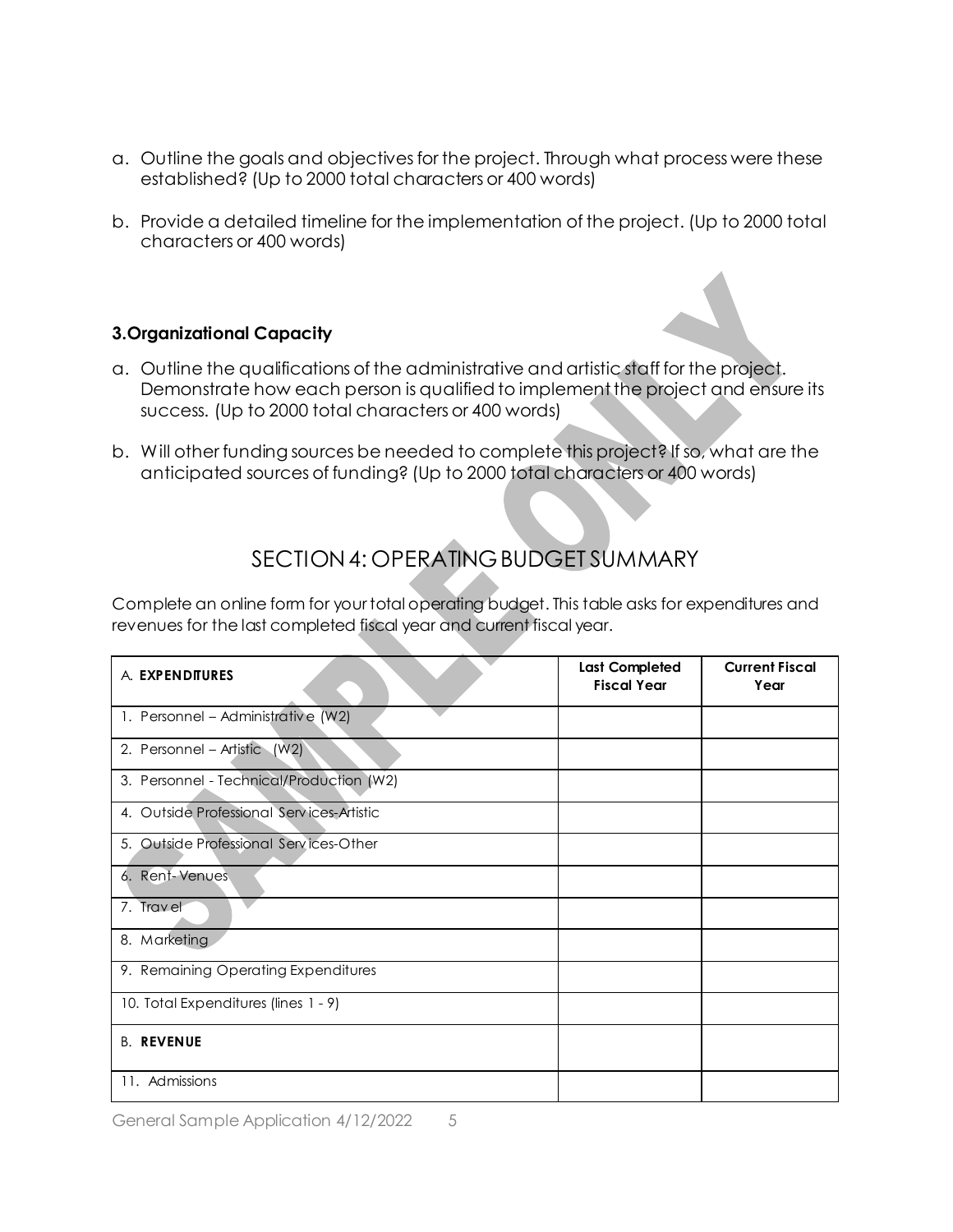| Contracted Services Revenue<br>12.                  |  |
|-----------------------------------------------------|--|
| 13. Other Revenue                                   |  |
| 14. Corporate Support                               |  |
| 15. Foundation Support                              |  |
| 16. Membership Fees                                 |  |
| 17. Other Priv ate Support                          |  |
| 18. Government Support - Federal                    |  |
| 19. Government Support - State/Regional             |  |
| 20. Government Support-City within Hillsborough     |  |
| 21. Government Support City outside of Hillsborough |  |
| 22. Applicant Cash                                  |  |
| 23. Total Revenue                                   |  |

# SECTION 5: PROJECT BUDGET

Complete online budget form for proposed project and indicate where grant money will be spent.  $\sim$   $\sim$ 

| A. EXPENDITURES                                    | <b>Total Budgeted</b><br>Amount | <b>Grant Request</b> |
|----------------------------------------------------|---------------------------------|----------------------|
| 1. Outside Professional Services-Artistic          |                                 |                      |
| Insert Details Here eg: Teaching Artist contractor |                                 |                      |
| Insert Details Here                                |                                 |                      |
| 2. Outside Professional Services-Other             |                                 |                      |
| Insert Details Here eg: audio visual company       |                                 |                      |
| Insert Details Here                                |                                 |                      |
| 3. Rent-Venues                                     |                                 |                      |
| Insert Detail Here - eg: HCC Theatre x 2 days      |                                 |                      |
| <b>Insert Details Here</b>                         |                                 |                      |
| 4. Travel Directly Related to the Project          |                                 |                      |
| Insert Details Here - eg: Visiting artist          |                                 |                      |
| Insert Details Here                                |                                 |                      |
| 5. Marketing                                       |                                 |                      |